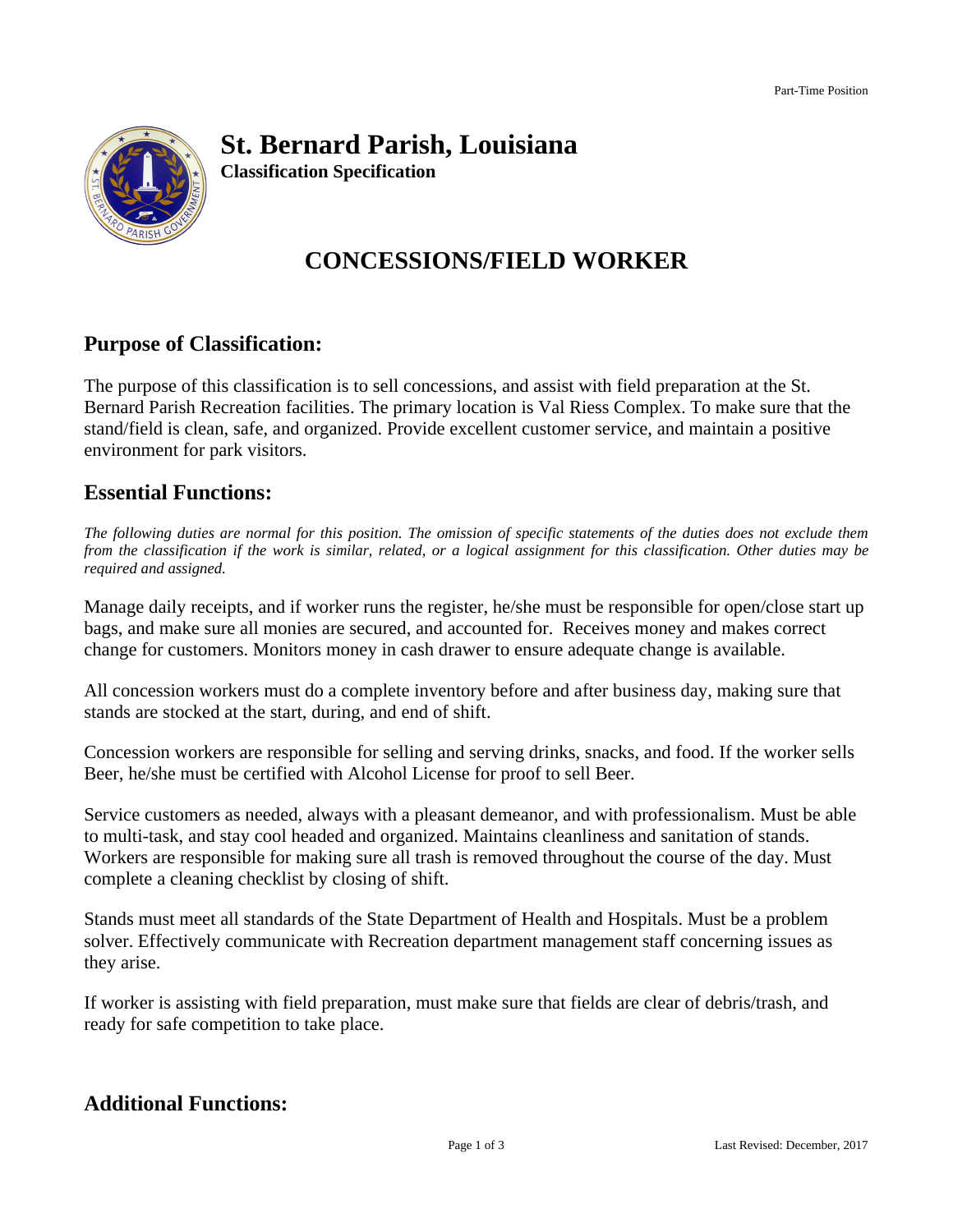Clean the stands, including any cooking machines, at the end of each day; Coordinate trash pickup with facilities maintenance staff.

Performs other related duties as required.

### **Minimum Qualifications:**

High School diploma. Ability to interact with the public in a professional manner. Must be able to operate a cash register. Must have a pleasant personality, with appearance being very important. Be reliable and self-sufficient. Must be organized. Must be able to communicate with others, and have good people skills. Must be available to work weekends and evenings.

**Specific License or Certification Required:** Must possess and maintain a valid Liquor license if selling Beer.

#### **Performance Aptitudes:**

**Data Utilization**: Requires the ability to evaluate, audit, deduce, and/or assess data using established criteria. Includes exercising discretion in determining actual or probable consequences and in referencing such evaluation to identify and select alternatives.

**Human Interaction**: Requires the ability to work with and apply principles of persuasion and good judgement while dealing with all types of personalities, and resolve typical problems associated with the responsibilities of the job.

**Equipment, Machinery, Tools, and Materials Utilization**: Requires the ability to operate, maneuver and/or control the actions of equipment, machinery, tools, and/or materials used in performing essential functions.

**Verbal Aptitude**: Requires the ability to utilize a wide variety of reference, descriptive, and/or advisory data and information..

**Mathematical Aptitude:** Requires the ability to perform addition, subtraction, multiplication, and division. May include counting, recording of counts, and basic measuring.

**Functional Reasoning:**. Requires the ability to apply principles of influence systems, such as motivation, incentive, and leadership, and to exercise independent judgment to apply facts and principles for developing approaches and techniques to resolve problems.

## **ADA Compliance:**

**Physical Ability**: Ability to operate a variety of automated office machines including computers and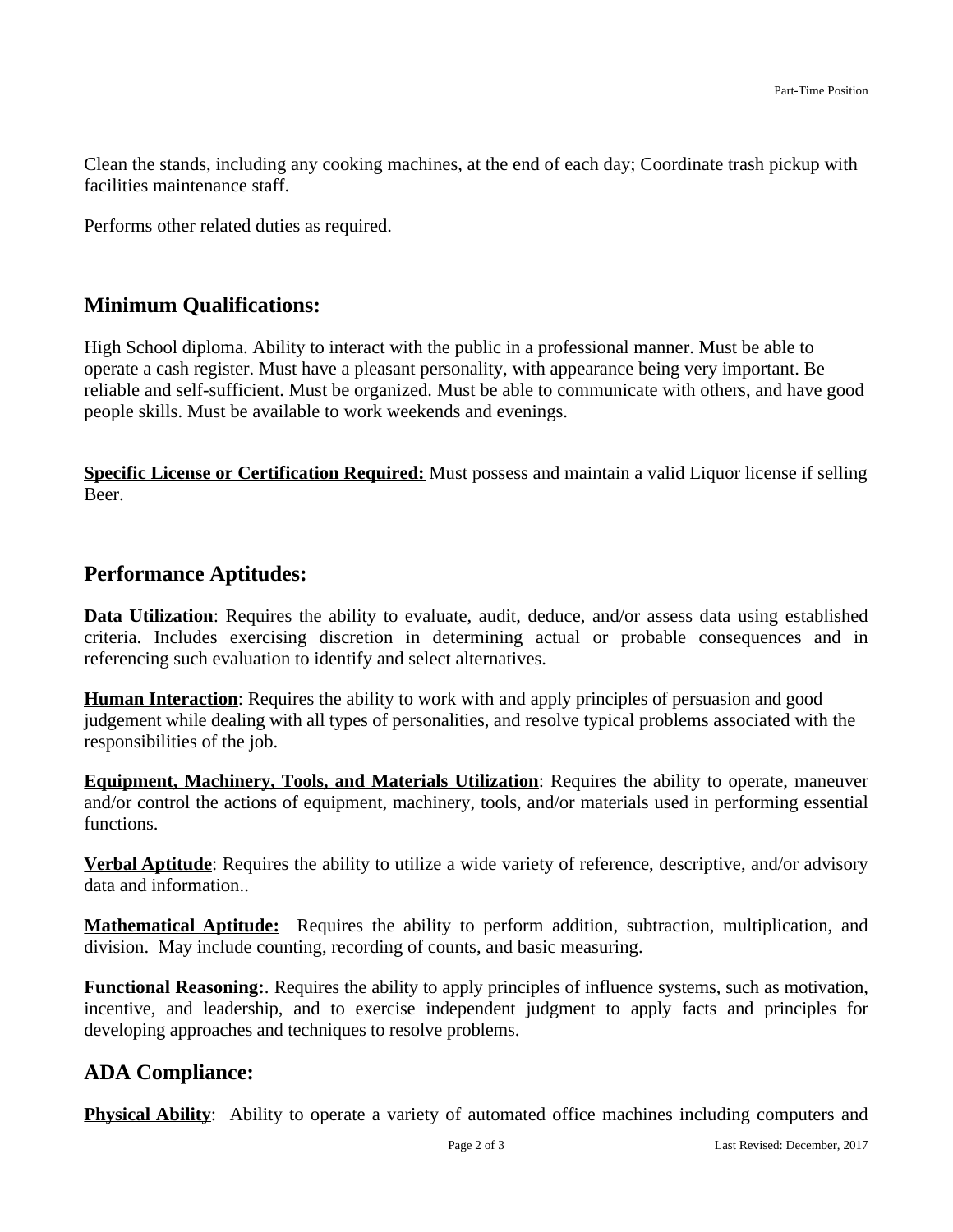peripheral equipment; ability to use a variety of sports equipment.

**Environmental Factors**: Performance of essential functions may require exposure to adverse environmental conditions, such as dirt, dust, pollen, wetness, humidity, rain, unsafe structures, heights, confined spaces, electric currents and traffic hazards,

*St. Bernard Parish is an Equal Opportunity Employer. In compliance with the Americans with Disabilities Act, the Parish will provide reasonable accommodations to qualified individuals with disabilities and encourages both prospective and current employees to discuss potential accommodations with the employer. Consideration for employment is made without regards to Race, Color, Religion, Sex, National Origin, Age, or Disability.*